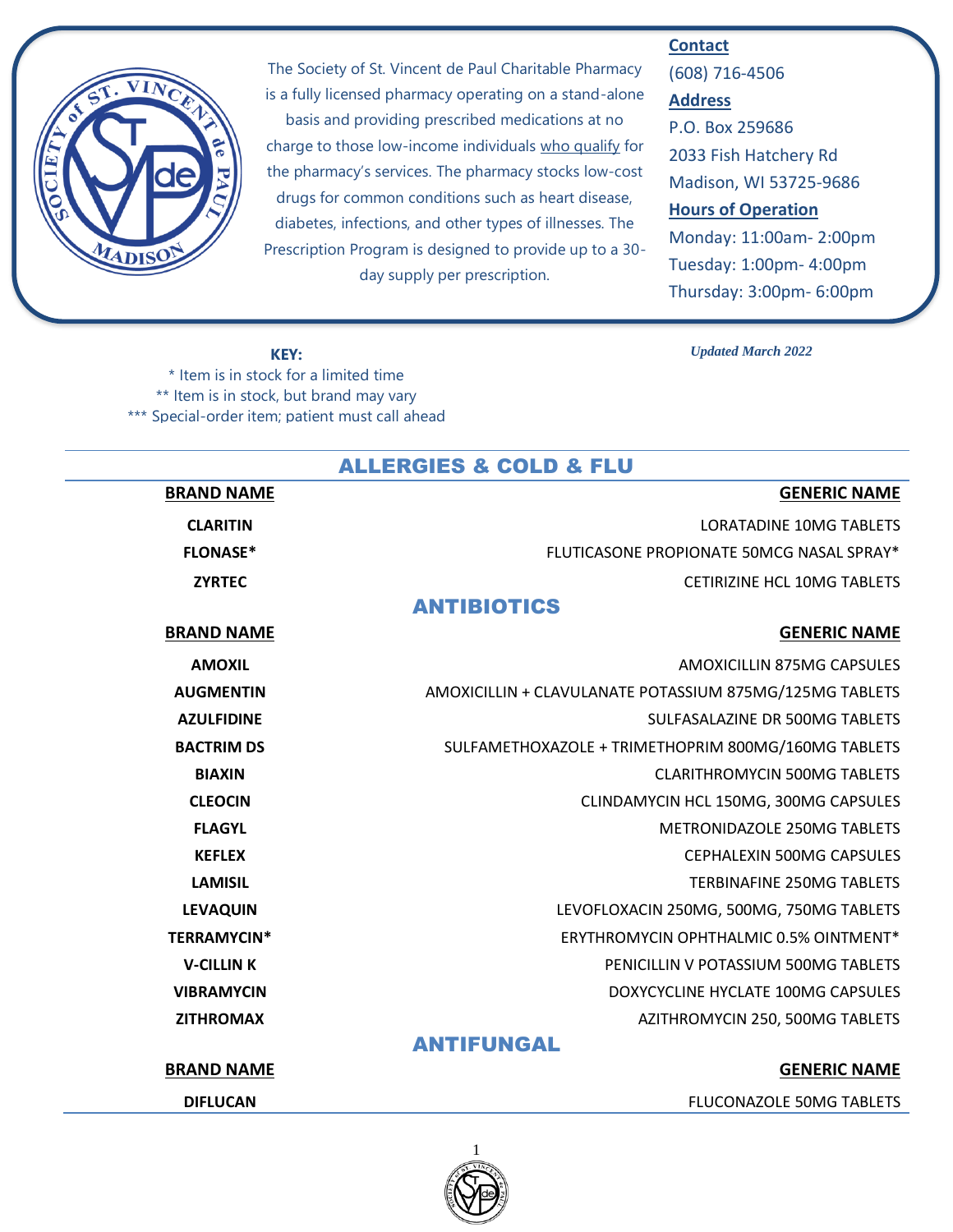# ARTHRITIS, PAIN & INFLAMMATION

#### **BRAND NAME GENERIC NAME**

| <b>ADVIL</b>        | IBUPROFEN 400MG, 600MG, 800MG TABLETS       |
|---------------------|---------------------------------------------|
| <b>BAYER</b>        | ASPIRIN EC 81MG, 325MG TABLETS              |
| <b>CAMBIA</b>       | DICLOFENAC POTASSIUM 50MG                   |
| <b>CELEBREX</b>     | <b>CELECOXIB 100 MG CAPSULES</b>            |
| <b>ENBREL*</b>      | ETANERCEPT 50MG INJECTION*                  |
| <b>INDOMETHACIN</b> | INDOMETHACIN 50MG CAPSULES                  |
| <b>LIDODERM</b>     | LIDOCAINE PATCH 5%                          |
| <b>NAPROSYN</b>     | NAPROXEN 500MG TABLETS                      |
| <b>PLAQUENIL</b>    | HYDROXYCHLOROQUINE SULFATE 200MG TABLETS    |
| <b>PREDNISONE</b>   | PREDNISONE 5MG, 10MG TABLETS                |
| <b>TYLENOL</b>      | ACETAMINOPHEN EXTRA STRENGTH 500 MG TABLETS |
| <b>VOLTAREN</b>     | DICLOFENAC SODIUM 75MG DR TABLETS           |
| XYLOCAINE*          | LIDOCAINE OINTMENT 4%, 5%*                  |
|                     |                                             |

## ASTHMA & COPD

#### **BRAND NAME GENERIC NAME**

| <b>ASSESS/TRU ZONE/RESPIRONICS**</b> | PEAK FLOW METER**                                                                                  |
|--------------------------------------|----------------------------------------------------------------------------------------------------|
| <b>ACCUNEB*</b>                      | ALBUTEROL SULFATE 0.083% INHALATION SOLUTION*                                                      |
| <b>ADVAIR DISKUS*</b>                | FLUTICASONE + SALMETEROL DISKUS 100/50 MCG INHALER*                                                |
| <b>ADVAIR HFA*</b>                   | FLUTICASONE PROPIONATE + SALMETEROL 230/21MCG INHALER*                                             |
| <b>AIRDUO RESPICLICK</b>             | FLUTICASONE PROPIONATE + SALMETEROL 55MCG/14MCG INHALER                                            |
| <b>ARNUITY*</b>                      | FLUTICASONE FUROATE 100MCG INHALATION POWDER*                                                      |
| <b>DUONEB</b>                        | IPRATROPIUM + ALBUTEROL SULFATE 0.5/3MG INHALATION SOLUTION                                        |
| <b>FLOVENT DISKUS*</b>               | FLUTICASONE PROPIONATE 250MCG INHALER*                                                             |
| <b>FLOVENT*</b>                      | FLUTICASONE PROPIONATE 220MCG INHALER*                                                             |
| <b>NESSI / OPTICHAMBER**</b>         | SPACER**                                                                                           |
| <b>PROVENTIL HFA</b>                 | ALBUTEROL SULFATE 90MCG INHALER HFA                                                                |
| <b>PULMICORT RESPULES</b>            | BUDESONIDE 0.5MG/2ML INHALATION SUSPENSION                                                         |
| <b>SINGULAIR</b>                     | MONTELUKAST SODIUM 10MG TABLETS                                                                    |
| SYMBICORT*                           | BUDESONIDE + FORMOTEROL FUMARATE DIHYDRATE 80/4.5 MG<br>INHALER*                                   |
| <b>VENTOLIN HFA*</b>                 | ALBUTEROL SULFATE 90MCG INHALATION AEROSOL<br>BUDESONIDE + FORMOTEROL FUMARATE DIHYDRATE 80/4.5 MG |
| <b>SYMBICORT</b>                     | <b>INHALER</b>                                                                                     |
|                                      | <b>CANCER</b>                                                                                      |
| <b>BRAND NAME</b>                    | <b>GENERIC NAME</b>                                                                                |
| ARIMIDEX*                            | ANASTRAZOLE 1MG TABLET*                                                                            |
| EMEND***                             | APREPITANT 40, 80, 125MG CAPSULES***                                                               |



| <b>SSESS/TRU ZONE/RESPIRONICS**</b> | PEAK FLOW METER**                                                                                  |
|-------------------------------------|----------------------------------------------------------------------------------------------------|
| <b>ACCUNEB*</b>                     | ALBUTEROL SULFATE 0.083% INHALATION SOLUTION*                                                      |
| <b>ADVAIR DISKUS*</b>               | FLUTICASONE + SALMETEROL DISKUS 100/50 MCG INHALER*                                                |
| <b>ADVAIR HFA*</b>                  | FLUTICASONE PROPIONATE + SALMETEROL 230/21MCG INHALER*                                             |
| <b>AIRDUO RESPICLICK</b>            | FLUTICASONE PROPIONATE + SALMETEROL 55MCG/14MCG INHALER                                            |
| <b>ARNUITY*</b>                     | FLUTICASONE FUROATE 100MCG INHALATION POWDER*                                                      |
| <b>DUONEB</b>                       | IPRATROPIUM + ALBUTEROL SULFATE 0.5/3MG INHALATION SOLUTION                                        |
| <b>FLOVENT DISKUS*</b>              | FLUTICASONE PROPIONATE 250MCG INHALER*                                                             |
| <b>FLOVENT*</b>                     | FLUTICASONE PROPIONATE 220MCG INHALER*                                                             |
| <b>NESSI / OPTICHAMBER**</b>        | SPACER**                                                                                           |
| <b>PROVENTIL HFA</b>                | ALBUTEROL SULFATE 90MCG INHALER HFA                                                                |
| <b>PULMICORT RESPULES</b>           | BUDESONIDE 0.5MG/2ML INHALATION SUSPENSION                                                         |
| <b>SINGULAIR</b>                    | <b>MONTELUKAST SODIUM 10MG TABLETS</b><br>BUDESONIDE + FORMOTEROL FUMARATE DIHYDRATE 80/4.5 MG     |
| SYMBICORT*                          | INHALER*                                                                                           |
| <b>VENTOLIN HFA*</b>                | ALBUTEROL SULFATE 90MCG INHALATION AEROSOL<br>BUDESONIDE + FORMOTEROL FUMARATE DIHYDRATE 80/4.5 MG |
| <b>SYMBICORT</b>                    | <b>INHALER</b><br><b>CANCER</b>                                                                    |
| <b>BRAND NAME</b>                   | <b>GENERIC NAME</b>                                                                                |
| ARIMIDEX*                           | ANASTRAZOLE 1MG TABLET*                                                                            |
| EMEND***                            | APREPITANT 40, 80, 125MG CAPSULES***                                                               |
| <b>FEMARA*</b>                      | LETROZOLE 2.5MG TABLETS*                                                                           |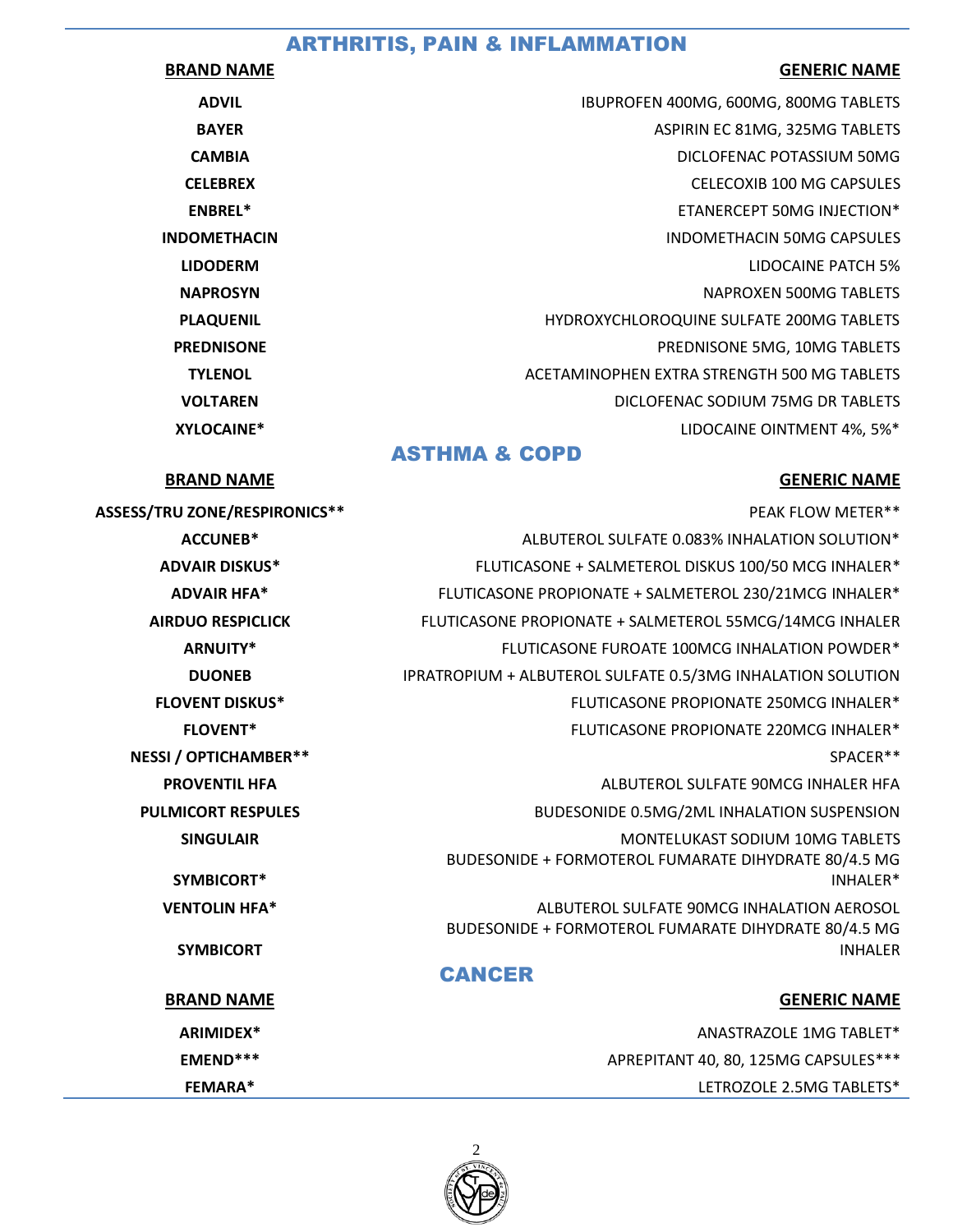**NOLVADEX** TAMOXIFEN CITRATE 20MG TABLETS **TREXALL TREXALL** TREXALL TREXALL TREXALL TREXALL TREXALL TREXALL TREXALL TREXALL TREXALL TREXALL TREXALL TREXALL TREXALL TREXALL TREXALL TREXALL TREXALL TREXALL TREXALL TREXALL TREXALL TREXALL TREXALL TREXALL TREXALL TREX

#### **BRAND NAME GENERIC NAME**

**TESSALON** BENZONATATE 100MG, 200MG CAPSULES

**ACCU-CHECK/ONE TOUCH/EMBRACE\*\*** GLUCOSE LANCETS\*\* **AMARYL** GLIMEPIRIDE 2MG, 4MG TABLETS **BASAGLAR KWIKPEN INSULIN GLARGINE INJECTION U-100 BYDUREON BCISE\*** EXENATION EXENATION EXENATION EXENATION EXERCISES AND EXERCISE AND EXERCISE AND EXERCISE AND EXERCISE AND EXERCISE AND EXERCISE AND EXERCISE AND EXERCISE AND EXERCISE AND EXERCISE AND EXERCISE AND EXERCIS **BYDUREON\*** EXENATIDE ER 2MG INJECTABLE SUSPENSION\* **FIASP FLEXTOUCH PEN\*** INSULIN ASPART U-100 INJECTION\* **GLUCOPHAGE** METFORMIN HCL 500MG, 850MG, 1000MG TABLETS **GLUCOPHAGE XR METRORMIN ER 500MG, 750MG, 1000MG TABLETS GLUCOTROL** GLIPIZIDE 5MG, 10MG TABLETS **GLUCOTROL ER** GLIPIZIDE ER 5MG, 10MG TABLETS **HUMALOG 75/25 KWIKPEN** INSULIN LISPRO PROTAMINE + LISPRO 75/25 (U-100) KIWKPEN **HUMALOG VIAL INSULIN LISPRO (U-100) VIAL HUMULIN 70/30 VIAL** INSULIN HUMAN ISOPHANE + HUMAN 70/30 (U-100) VIAL **HUMULIN N PEN\*** INSULIN HUMAN ISOPHANE (U-100) PEN\* **HUMULIN N VIAL INSULIN HUMAN ISOPHANE (U-100) VIAL HUMULIN R KWIKPEN\* INSULIN HUMAN U-500 INJECTION\* HUMULIN R VIAL INSULIN HUMAN (U-100) VIAL INVOKAMET** CANAGLIFLOZIN + METFORMIN HCL 50/500MG TABLETS **INVOKANA** CANAGLIFLOZIN 100MG, 300MG TABLETS **JANUMET** SITAGLIPTIN + METFORMIN HCL 50/500MG, 50/1000MG TABLETS SITAGLIPTIN + METFORMIN HCL ER 50/500MG, 50/1000MG, 100/1000MG TABLETS **JANUVIA** SITAGLIPTIN 25MG, 50MG, 100MG TABLETS **LANTUS SOLOSTAR PEN\*** INSULIN GLARGINE (U-100) PEN\* **LEVEMIR FLEXTOUCH\*** INSULIN DETEMIR 100 U/ML INJECTION\* **NOVOLIN N\* INSULIN HUMAN ISOPHANE 100 U/ML SUSPENSION VIAL\*** INSULIN ASPART PROTAMINE + INSULIN ASPART INJECTABLE SUSPENSION U-100 70/30 PEN\* **NOVOLOG FLEXPEN\*** INSULIN ASPART (U-100) FLEXPEN\* **NOVOLOG PENFILL\* INSULIN ASPART INJECTION U-100 CARTRIDGES\* NOVOLOG VIAL\*** INSULIN ASPART (U-100) VIAL\* **OZEMPIC\*** SEMAGLUTIDE 2MG INJECTION\* **PEN NEEDLES** VARIOUS PEN NEEDLES **SOLIQUA 100/33\*** INSULIN GLARGINE + LIXISENATIDE U-100 INJECTION\*



3

COUGH & PAIN

DIABETES

### **BRAND NAME GENERIC NAME GENERIC NAME**

**JANUMET XR**

**NOVOLOG 70/30 PEN\***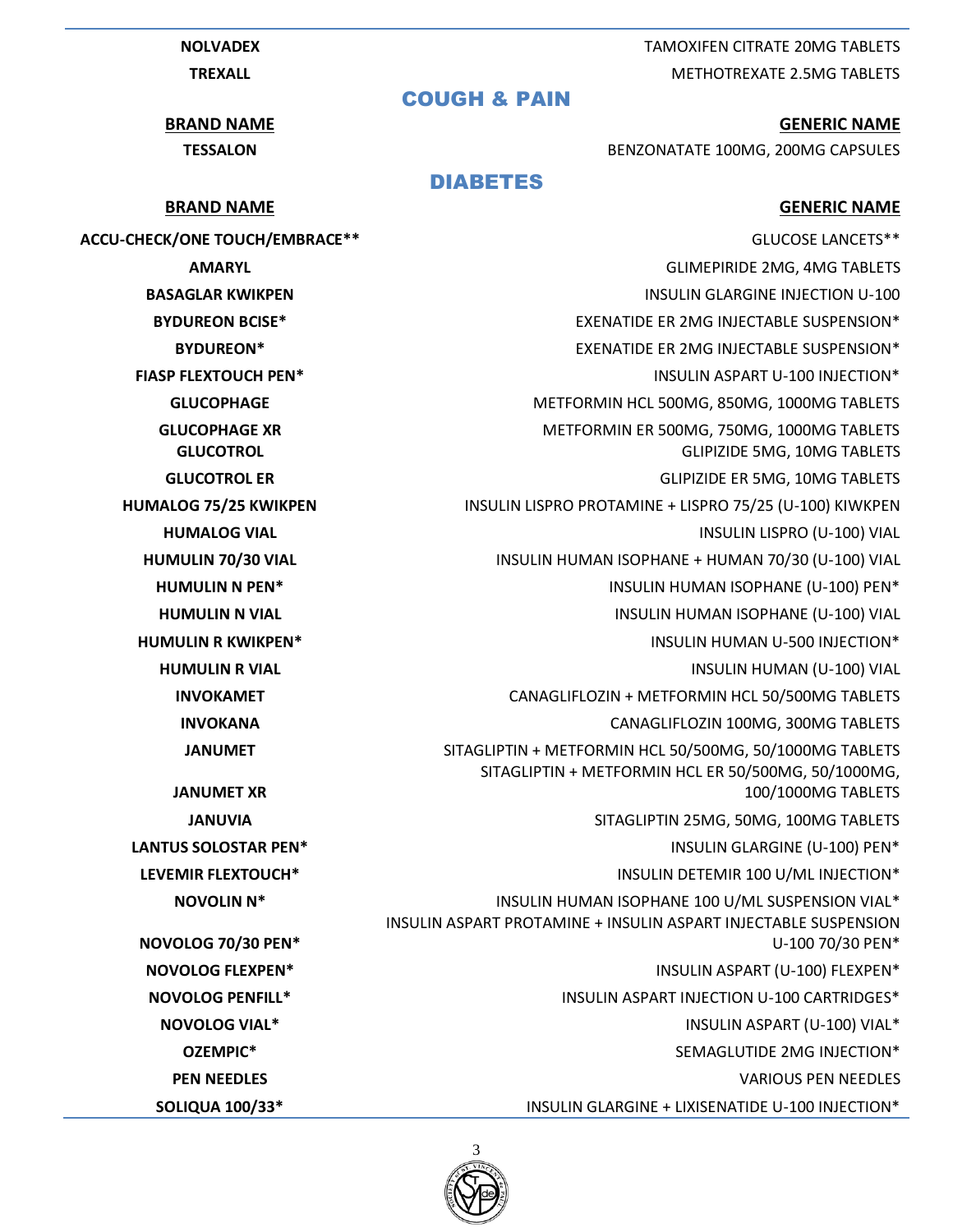**TOUJEO MAX SOLOSTAR PEN\*** INSULIN GLARGINE U-300 INJECTION\* **TRESIBA FLEXTOUCH\*** INSULIN DEGLUDEC 100 U/ML, 200 U/ML INJECTION\* **TRUE METRIX/ACCU-CHECK\*\*** GLUCOSE TEST STRIP\*\* **TRUE METRIX/EMBRACE PRO\*\*** GLUCOSE METER\*\* **TRULICITY DULAGLUTIDE 0.75MG, 1.5MG INJECTION VICTOZA** LIRAGLUTIDE 1.2MG INJECTION GASTROINTESTINAL **BRAND NAME GENERIC NAME GENERIC NAME BENTYL\*** BENTYL\* DICYCLOMINE HCL 20MG TABLETS\* **BUMEX\*** BUMETANIDE 0.5MG TABLETS\* **CREON\*** AMYLASE/LIPASE/PROTEASE CAPSULES **GENERLAC\*** LACTULOSE SOLUTION USP 10G/15ML\* **NEXIUM** ESOMEPRAZOLE MAGNESIUM DR 40MG CAPSULES **ORENCIA\*** ABATACEPT 125MG INJECTION\* **PREVACID** LANSOPRAZOLE DR 30MG CAPSULES

**PRILOSEC CONTRACTED BY A PRILOSEC OMEPRAZOLE DR 10, 20MG CAPSULES PROTONIX** PANTOPRAZOLE SODIUM DR 20, 40MG TABLETS **XIFAXAN\*** RIFAXIMIN 550MG TABLETS\* **ZOFRAN CORRAN CONDANSET AND ALL AND ANGLO-SET AND ANGLO-SET AND ANGLO-SET AND ANGLO-SET ANGLO-SET ANGLO-SET ANGLO-SET ANGLO-SET ANGLO-SET ANGLO-SET ANGLO-SET ANGLO-SET ANGLO-SET ANGLO-SET ANGLO-SET ANGLO-SET ANGLO-SET A** 

#### GLAUCOMA

**BRAND NAME GENERIC NAME GENERIC NAME** 

| COSOPT <sup>*</sup>     | DORZOLAMIDE HCL/TIMOLOL MALEATE OPHTHALMIC SOLUTION* |
|-------------------------|------------------------------------------------------|
| <b>RHOPRESSA*</b>       | NETARSUDIL OPHTHALMIC 0.02% SOLUTION*                |
| <b>PTIC IN OCUDOSE*</b> | TIMOLOL MALEATE OPHTHALMIC 0.5% SOLUTION*            |
| TRUSOPT***              | DORZOLAMIDE HCL 2% OCUMETER***                       |
| TRAVATAN Z              | TRAVOPROST OPHTHALMIC 0.004% SOLUTION                |
|                         |                                                      |

#### GOUT

**BRAND NAME GENERIC NAME GENERIC NAME MITIGARE** COLCHICINE 0.6 MG TABLETS **ZYLOPRIM** ALLOPURINOL 100MG, 300MG TABLET

## HEADACHE/MIGRAINES

**TIMOPTIC IN OCUDOSE\*** 

**BRAND NAME GENERIC NAME GENERIC NAME IMITREX** SUMATRIPTAN 50MG, 100MG

### HEART & BLOOD PRESSURE

| <b>BRAND NAME</b> | <b>GENERIC NAME</b>                       |
|-------------------|-------------------------------------------|
| <b>ADALAT CC</b>  | NIFEDIPINE ER 30MG, 60MG, 90MG TABLETS    |
| <b>ALDACTONE</b>  | SPIRONOLACTONE 25MG, 50MG, 100MG TABLETS  |
| <b>APRESOLINE</b> | HYDRALAZINE HCL 10MG, 25MG, 100MG TABLETS |
| <b>BENICAR</b>    | OLMESARTAN MEDOXOMIL 20, 40MG TABLETS     |

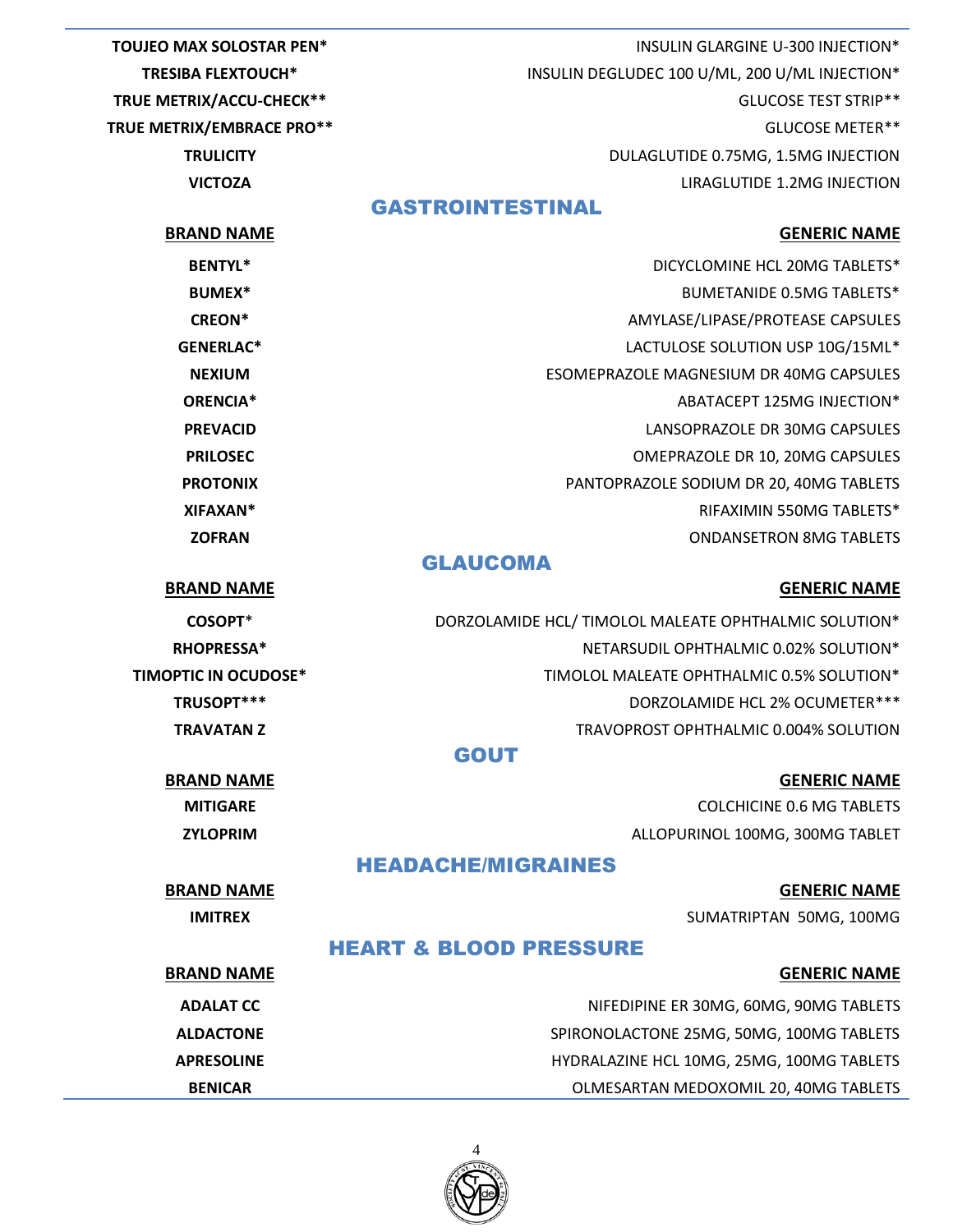

#### **BRAND NAME GENERIC NAME**

| <b>COZAAR</b>    | LOSARTAN POTASSIUM 25MG, 50MG, 100MG TABLETS                                           |
|------------------|----------------------------------------------------------------------------------------|
| <b>CRESTOR</b>   | ROSUVASTATIN CALCIUM 5MG, 20MG, 40MG TABLETS                                           |
| <b>DIURIL</b>    | HYDROCHLOROTHIAZIDE 25MG, 50MG TABLETS                                                 |
| <b>DYAZIDE</b>   | TRIAMTERENE + HYDROCHLOROTHIAZIDE 37.5/25MG CAPSULES                                   |
| <b>ELIQUIS*</b>  | APIXABAN 2.5MG, 5MG TABLETS*                                                           |
| <b>HYGROTON</b>  | <b>CHLORTHALIDONE 25MG TABLETS</b>                                                     |
| <b>HYTRIN</b>    | <b>TERAZOSIN 10MG CAPSULES</b><br>LOSARTAN POTASSIUM + HYDROCHLOROTHIAZIDE 100/12.5MG, |
| <b>HYZAAR</b>    | 50/12.5MG, 100/25MG TABLETS                                                            |
| <b>IMDUR</b>     | <b>ISOSORBIDE MONONITRATE ER 30MG TABLETS</b>                                          |
| <b>INDERAL</b>   | PROPANOLOL HCL 20MG TABLETS                                                            |
| <b>KLOR-CON</b>  | POTASSIUM CHLORIDE ER 10MEQ, 20MEQ TABLETS                                             |
| <b>LANOXIN</b>   | DIGOXIN 0.25MG TABLETS                                                                 |
| <b>LASIX</b>     | FUROSEMIDE 20 MG, 40MG, 80MG TABLETS                                                   |
| <b>LIPITOR</b>   | ATORVASTATIN 10MG, 20MG, 40MG TABLETS                                                  |
| <b>LOPRESSOR</b> | METOPROLOL TARTRATE 25MG, 50MG, 100MG TABLETS                                          |
| <b>MAXZIDE</b>   | TRIAMTERENE AND HYDROCHLOROTHIAZIDE 75MG/50MG TABLETS                                  |
| <b>MICROZIDE</b> | HYDROCHLOROTHIAZIDE 12.5MG CAPSULES                                                    |
| <b>MINIPRESS</b> | PRAZOSIN 1MG, 5MG CAPSULES                                                             |
| <b>NITROSTAT</b> | NITROGLYCERIN 0.4MG SUBLINGUAL TABLET                                                  |
| <b>NORVASC</b>   | AMLODIPINE BESYLATE 5MG, 10MG TABLETS                                                  |
| <b>PLAVIX</b>    | <b>CLOPIDOGREL 75 MG TABLETS</b>                                                       |
| <b>PLETAL</b>    | CILOSTAZOL 100MG TABLETS                                                               |
| PRADAXA*         | DABIGATRAN ETEXILATE 150MG CAPSULES*                                                   |
| <b>PRINIVIL</b>  | LISINOPRIL 5MG, 10MG, 20MG, 40MG TABLETS                                               |
| <b>TENORMIN</b>  | ATENOLOL 25MG, 50MG, 100MG TABLETS                                                     |
| <b>TOPROL-XL</b> | METOPROLOL SUCCINATE ER 25MG, 50MG, 100MG TABLETS                                      |
| TRICOR*          | FENOFIBRATE 145MG TABLETS*                                                             |
| <b>VASOTEC</b>   | <b>ENALAPRIL MALEATE 10MG, 20MG TABLETS</b>                                            |
| <b>XARELTO</b>   | RIVAROXABAN 10MG, 15MG, 20MG TABLETS                                                   |
| <b>ZOCOR</b>     | SIMVASTATIN 5MG, 10MG, 20MG, 40MG TABLETS                                              |
|                  | <b>MEN'S HEALTH</b>                                                                    |

**CALAN SR** VERAPAMIL HCL ER 120MG, 180MG, 240MG TABLETS **CARDIZEM** DILTIAZEM HYDROCHLORIDE ER 240MG **CARDIZEM ER DILTIAZEM HCL ER 120MG, 180MG, 240MG CAPSULES CATAPRES** CLONIDINE HCL 0.1MG, 0.2MG TABLETS **CORDARONE CORDARONE CORDARONE AMIODARONE** HCL 200MG TABLETS **COREG** CARVEDILOL 3.125MG, 6.25MG, 12.5MG, 25MG TABLETS **COUMADIN\*** WARFARIN SODIUM 1MG, 5MG TABLETS\*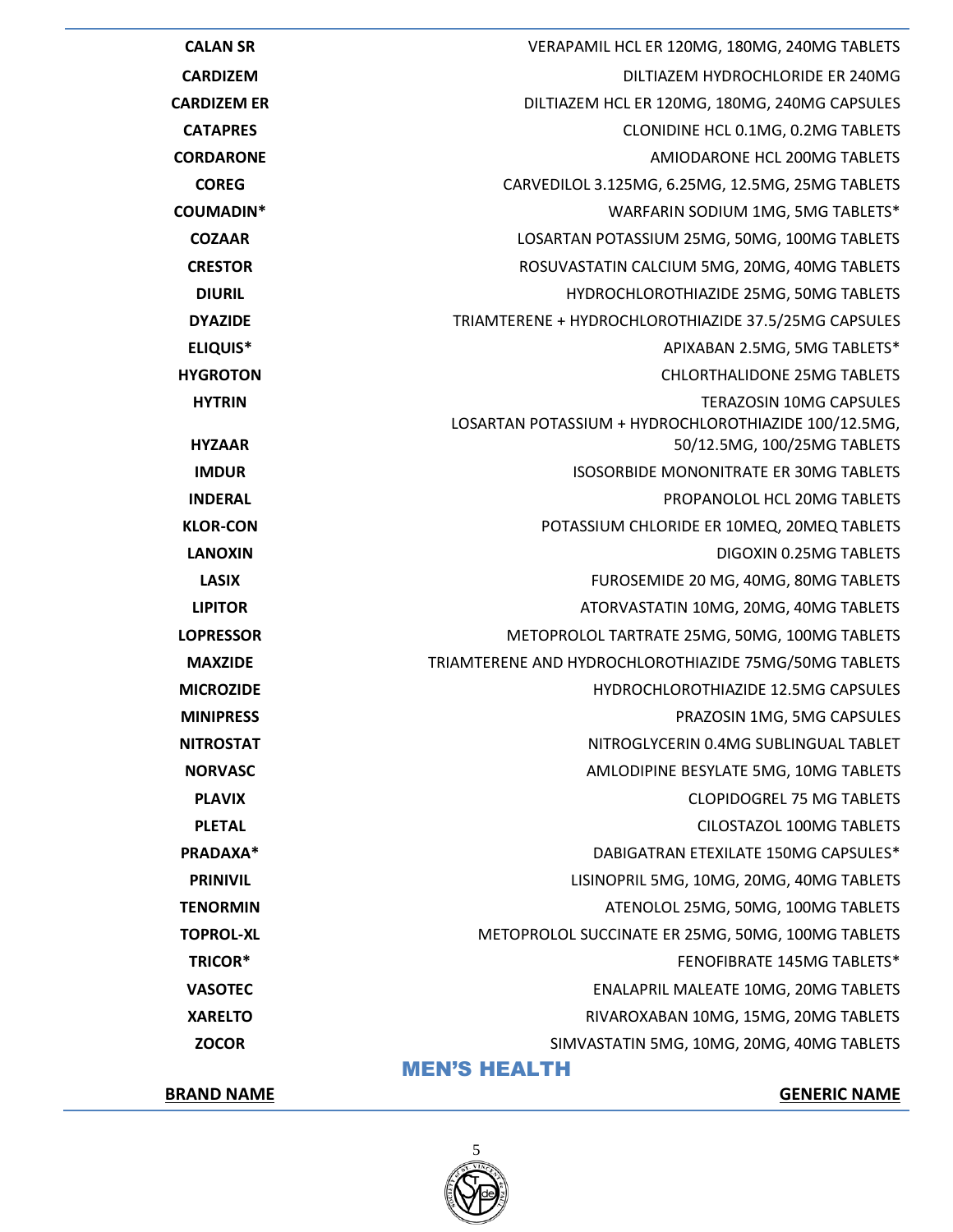**FLOMAX** TAMSULOSIN HCL 0.4 MG CAPSULES **PROSCAR** FINASTERIDE 5MG TABLETS

#### MENTAL HEALTH

| <b>BRAND NAME</b>  | <b>GENERIC NAME</b>                                         |
|--------------------|-------------------------------------------------------------|
| <b>ABILIFY</b>     | ARIPIPRAZOLE 10MG TABLETS                                   |
| <b>ARICEPT</b>     | DONEPEZIL HCL 10MG TABLETS                                  |
| <b>BUSPAR</b>      | <b>BUSPIRONE HCL 10MG, 15MG TABLETS</b>                     |
| <b>CELEXA</b>      | <b>CITALOPRAM 20MG TABLETS</b>                              |
| <b>COMPAZINE</b>   | PROCHLORPERAZINE MALEATE 5MG TABLETS                        |
| <b>CYMBALTA</b>    | DULOXETINE DR 20MG, 30MG, 60MG CAPSULES                     |
| <b>DESYREL</b>     | TRAZODONE 50MG, 100MG, 150MG TABLETS                        |
| <b>EFFEXOR ER</b>  | VENLAFAXINE HCL ER 37.5MG, 75MG, 150MG CAPSULES             |
| <b>ELAVIL</b>      | AMITRIPTYLINE HCL 25MG TABLETS                              |
| GEODON*            | ZIPRASIDONE HCL 80MG CAPSULES*                              |
| <b>LEXAPRO</b>     | ESCITALOPRAM 10MG, 20MG TABALETS                            |
| <b>LITHOBID ER</b> | LITHIUM CARBONATE ER 300MG, 450MG TABLETS                   |
| <b>PAMELOR</b>     | NORTRIPTYLINE HCL 25MG, 50MG, 75MG CAPSULES                 |
| <b>PAXIL</b>       | PAROXETINE HCL 20MG, 40MG TABLETS                           |
| <b>PROZAC</b>      | FLUOXETINE HCL 10MG, 20MG, 40MG CAPSULES                    |
| <b>REMERON</b>     | MIRTAZAPINE 30MG TABLETS                                    |
| <b>RISPERDAL</b>   | RISPERIDONE 0.25MG, 0.5MG, 3MG TABLETS                      |
| <b>SEROQUEL</b>    | QUETIAPINE FUMARATE 25MG, 50MG, 100MG, 200MG, 300MG TABLETS |
| <b>SINEQUAN</b>    | DOXEPIN HYDROCHLORIDE 10MG, 50MG CAPSULES                   |
| TRINTELLIX*        | VORTIOXETINE 20MG TABLETS*                                  |
| <b>VISTARIL</b>    | HYDROXYZINE PAMOATE 50MG CAPSULES                           |
| <b>ZOLOFT</b>      | SERTRALINE HCL 25MG, 50MG, 100MG TABLETS                    |
|                    | <b>MISCELLANEOUS</b>                                        |
| <b>BRAND NAME</b>  | <b>GENERIC NAME</b>                                         |

**ANTIVERT ANTIVERT** AND **MECLIZINE HYDROCHLORIDE 25MG TABLETS MIRCERA\*** METHOXY POLYETHYLENE GLYCOL-EPOETIN BETA 150MCG, 200MCG INJECTION\* **VELTASSA\*** PATIROMER 8.4G PACKETS\*

## MUSCLE RELAXANTS

### **BRAND NAME GENERIC NAME GENERIC NAME**

**FLEXERIL** CYCLOBENZAPRINE HYDROCHLORIDE 10MG TABLETS **LIORESAL INTRATHECAL** BACLOFEN 10 MG TABLETS **ZANAFLEX** TIZANIDINE HYDROCHLORIDE 2MG CAPSULES

# NEUROLOGY

**BRAND NAME GENERIC NAME**

**DEPAKOTE DR** DIVALPROEX SODIUM DR 500MG TABLETS